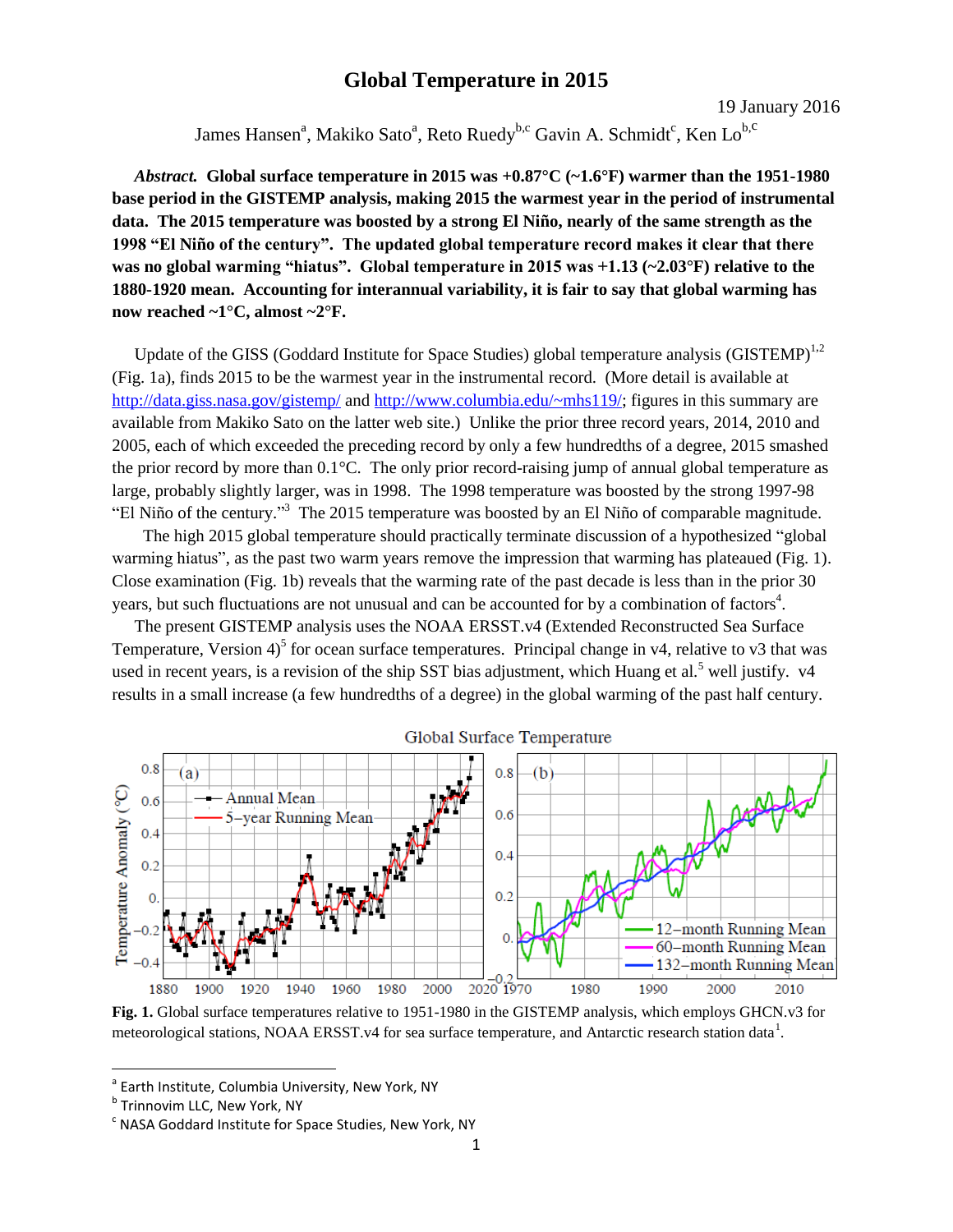## Annual Mean Surface Temperature Anomaly (°C)



**Fig. 2.** Temperature anomalies in the three warmest years and their monthly global anomalies.

ERSST.v4 also causes the warming peak in the 1940s to become more prominent. Although the 1940s warming peak is surely real, Hansen and Sato $<sup>6</sup>$  suggest that it is exaggerated by bias introduced by</sup> discontinuities in data associated with World War II ship records, as a substantial portion of the warming spike in the ERSST.v4 data arises from an apparent sudden, probably unphysical, warming of the ocean in the Southern Hemisphere during WW II and then a sudden cooling at the end of WW II (Fig. 5 of reference 6). Such data issues are inherent during a time when limited measurements make it difficult if not impossible to make accurate homogeneity adjustments. We point out the issue here because of frequently asked question about how such a large sudden global warming could have occurred in the absence of known large climate forcings. An important point to note is that the homogeneity of measurement systems and global coverage is substantially improved during the past half century of rapid global warming. Smaller data issues remain in the recent global temperature record, but these are mainly at levels not larger than several hundredths of a degree.

All land area with substantial habitation was warmer than the 1951-1980 climatology in 2015 (upper left of Fig. 2). The final three months of 2015 each exceeded the prior monthly global temperature record by a wide margin (lower right of Fig. 2). The late-2015 record warmth was spurred by a strong El Niño (Fig. 3). Global temperature anomaly, averaged over many El Niños, is strongly correlated with Niño3.4



**Fig. 3.** Temperature anomalies in Niño3.4 region<sup>3</sup> for three strongest El Niños in past 100 years and corresponding global temperature anomalies. Data source for (a) <http://www.cpc.ncep.noaa.gov/data/indices/ersst4.nino.mth.81-10.ascii>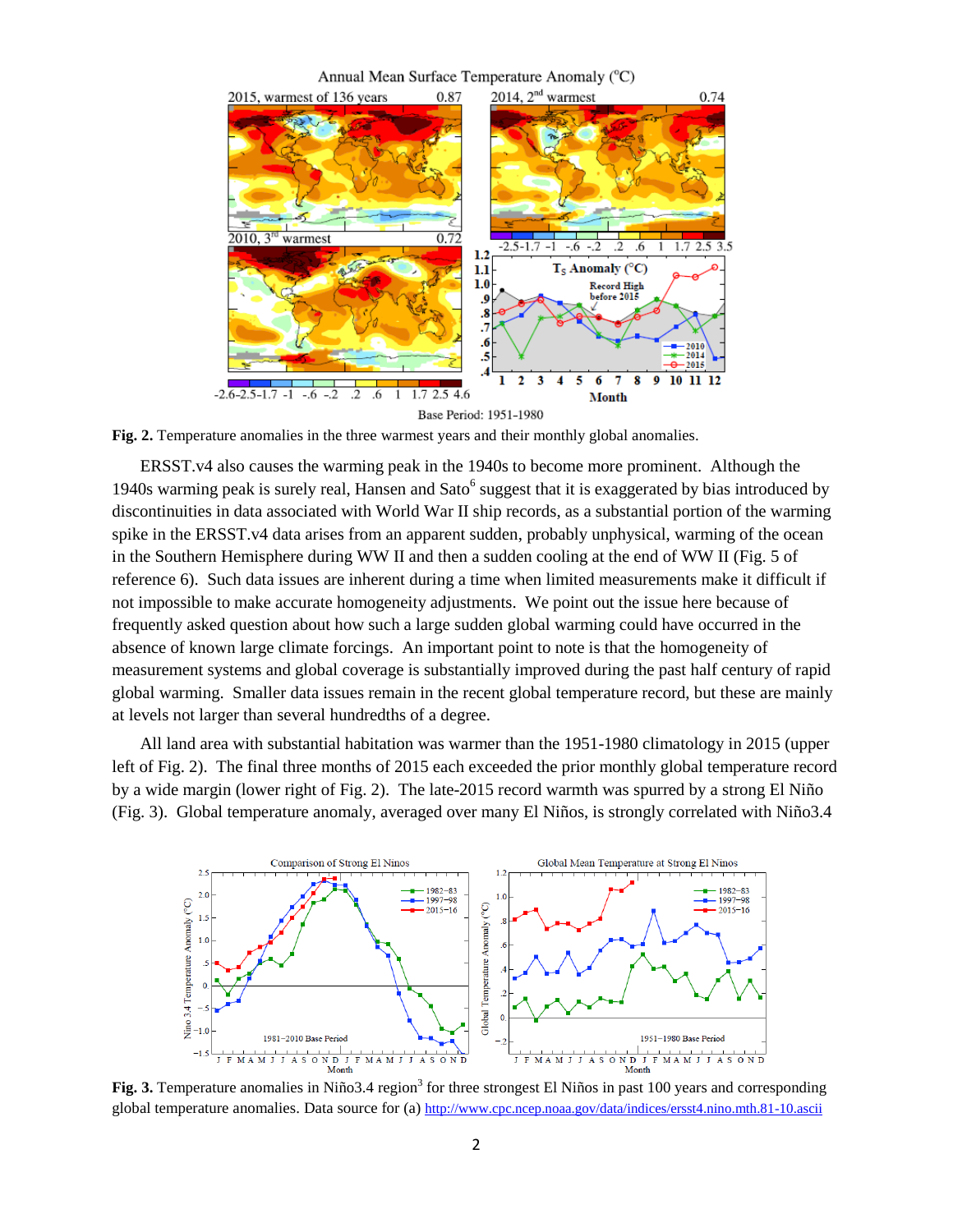

**Fig. 4.** Decadal surface temperature anomalies relative to 1951-1980 base period.

temperature anomaly, with global temperature lagging Niño3.4 anomaly by  $\sim$ 3 months. Thus we can anticipate that 2016 will again be very warm on global average, as temperature in the first half of the year will be boosted by the fading El Niño and Earth's continuing average energy imbalance<sup>7,8</sup> of 0.5-1 W/m<sup>2</sup> also creates a tendency toward warming. Thus we can say with confidence that both 60-month (5-year) and 128-month (11-year) running means in Fig. 1b will continue to rise noticeably in 2016.

We can also say with confidence, because of Earth's energy imbalance (energy absorbed from sunlight exceeding heat radiated to space), that the present decade will be warmer than last decade. Already the first half of the present decade is almost 0.1°C warmer than last decade (Fig. 4). Strong La Niñas commonly follow strong El Niños, so it is likely that 2017 and perhaps 2018 will be quite cool relative to 2015-2016, but the decade as a whole should be considerably warmer than the prior decade.

Local temperatures are much less predictable, especially on the seasonal and shorter time scales that people care about most, as illustrated by the 2015 daily temperature record for New York City (Fig. 5). For about one month beginning in early February 2015 the daily high temperature almost never reached the long-term daily average temperature for that date (Fig. 5), making it the coldest spell in the memory of many New Yorkers. In contrast, December 2015 was so warm that the lowest daily temperature almost never reached the long-term daily average temperature. Unlike this extreme variability in winter, the



**Fig. 5.** Daily temperatures in Central Park, New York City, during 2015. Data source: NOAA National Weather Service New York Office<http://w2.weather.gov/climate/index.php?wfo=okx>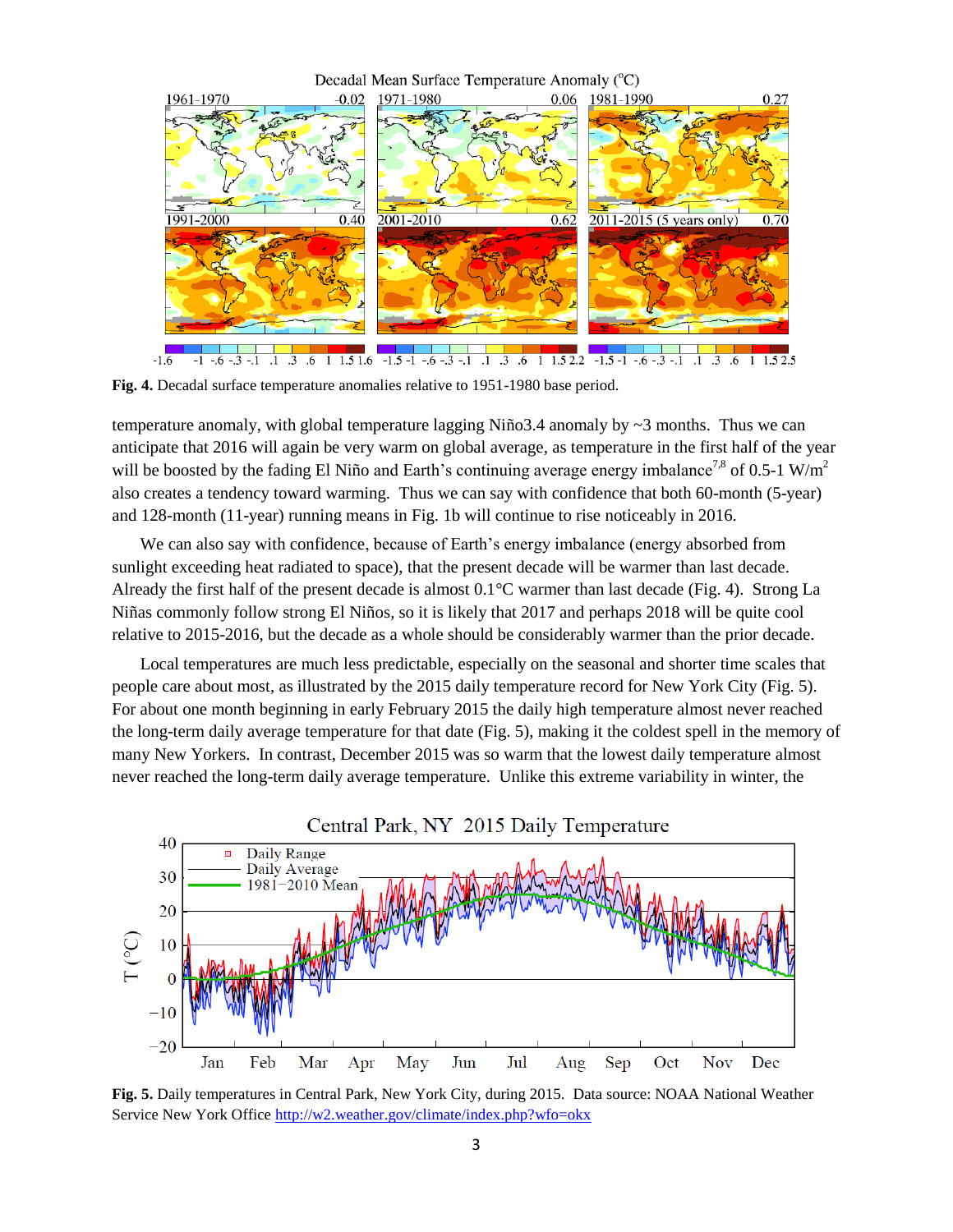

**Fig. 6.** Frequency of occurrence (vertical axis) of local seasonal mean temperature anomalies in unit of local standard deviation of Northern Hemisphere land areas. Upper row is for summer and lower row for winter.

summer temperatures in New York City hued much closer to the long-term (Fig. 5), but with a noticeable warming in the second half of the summer relative to even a fairly recent base period, 1981-2010 (Fig. 5).

New York City experience in 2015 is not atypical of other Northern Hemisphere locations, as shown by the bell curves in Fig. 6. The frequency distribution of summer mean temperature anomalies in Northern Hemisphere land areas has shifted by more than one standard deviation in the past decade relative to the bell curve of natural variability in the base period 1951-1980. Almost every summer now falls in a category that was considered to be significantly warmer than average during 1951-1980. On the other hand, the shift of the winter bell curve (lower half of Fig. 6) is notably smaller, which makes it difficult for people to notice a significant effect of global warming on winter temperature. The bell curve shift is smaller in the winter, not because warming is smaller then, but because of larger winter variability.

Given the conclusion that decade to decade warming in the near term is practically built in by the planet's energy imbalance, and combining this with the fact that the summer bell curve is already shifted rather dramatically, suggests that we should be close to a time that global warming becomes obvious to most of the public. Although we have not done a scientific study of the following, it seems to us that perhaps the most notable characteristic of warming has been a stretching of the period of summer-like temperatures. Fig. 5 presents a clear example of this in 2015 in New York, as summer-like temperatures were reached by early May and summer temperatures, reaching 30°C (86°F) or higher, extended into September.

Almost finally, for fun and for education, we repeat a figure (Fig. 7) from last year's temperature update<sup>9</sup> showing El Niño predictions that were available at that time. All of the models save two predicted that the very weak tropical warming underway at that time would fade away over the summer and fall. Two models, the NCEP (NOAA's National Centers for Environmental Protection) and LDEO (Columbia University's Lamont Doherty Earth Observatory) models, essentially got it right, predicting the Niño3.4 temperature to bottom out in late winter and then a strong El Niño to begin to grow over the summer and presumably peak in the early winter as El Niños usually do. It should be useful now to figure out why most models went wrong and two got it right – perhaps that has already been done.

Fig. 8 is an expanded view of recent global temperatures and the table ranks them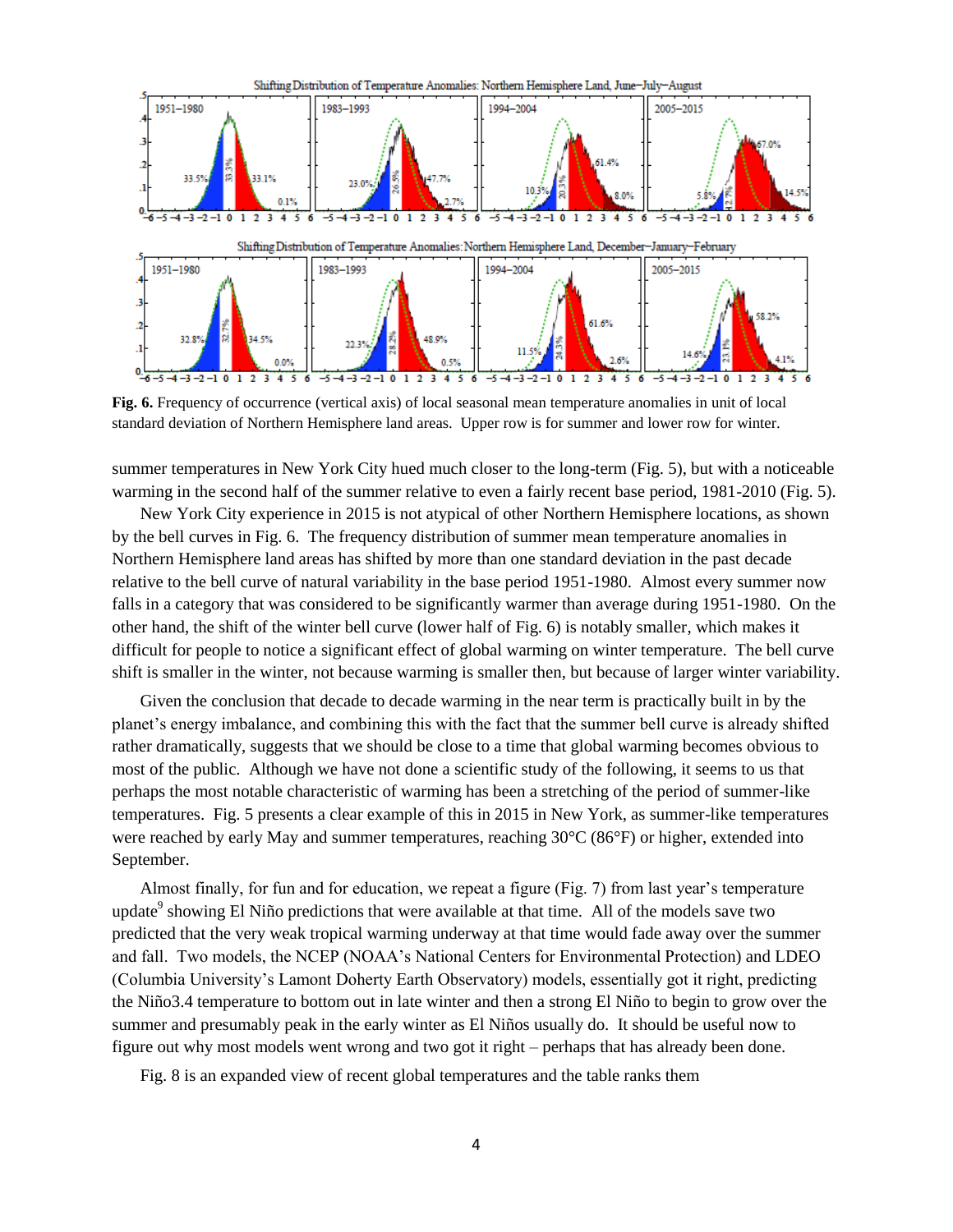

Fig. 7. IRI/CPC Pacific Niño 3.4 SST Model Outlook [\(http://www.cpc.ncep.noaa.gov/products/precip/CWlink/MJO/enso.shtml#discussion\).](http://www.cpc.ncep.noaa.gov/products/precip/CWlink/MJO/enso.shtml#discussion)



**Fig. 8.** Expanded recent temperatures to clarify year-to-year changes.